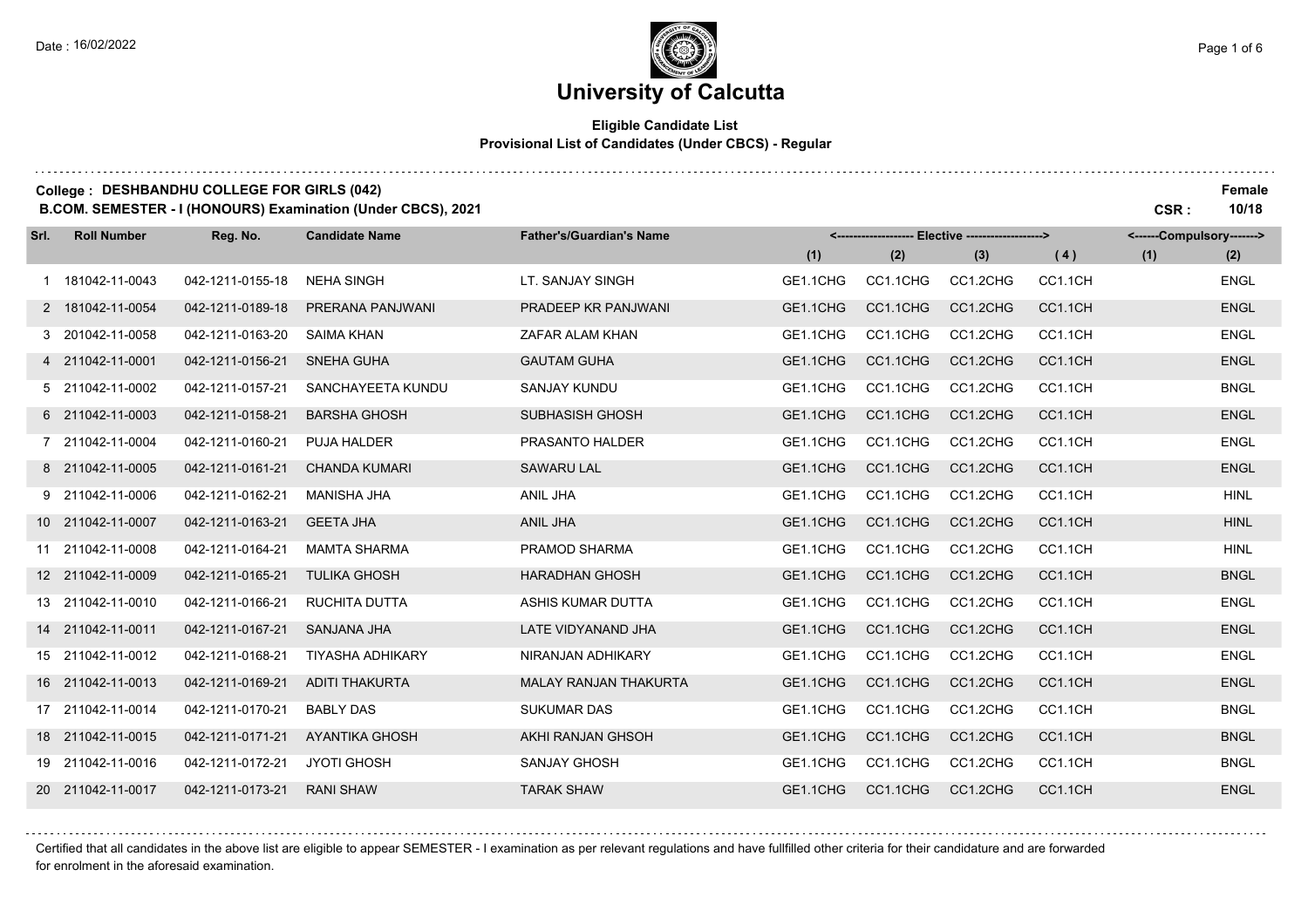### **University of Calcutta**

### **Eligible Candidate List Provisional List of Candidates (Under CBCS) - Regular**

### **College : DESHBANDHU COLLEGE FOR GIRLS (042) Female**

**B.COM. SEMESTER - I (HONOURS) Examination (Under CBCS), 2021 CSR : 10/18**

| Srl. | <b>Roll Number</b> | Reg. No.         | <b>Candidate Name</b> | <b>Father's/Guardian's Name</b> | <-------------------- Elective -------------------> |          | <------Compulsory-------> |         |     |             |
|------|--------------------|------------------|-----------------------|---------------------------------|-----------------------------------------------------|----------|---------------------------|---------|-----|-------------|
|      |                    |                  |                       |                                 | (1)                                                 | (2)      | (3)                       | (4)     | (1) | (2)         |
|      | 21 211042-11-0018  | 042-1211-0174-21 | <b>MILI DAS</b>       | <b>AVIJIT DAS</b>               | GE1.1CHG                                            | CC1.1CHG | CC1.2CHG                  | CC1.1CH |     | <b>ENGL</b> |
|      | 22 211042-11-0019  | 042-1211-0175-21 | <b>AVILASHA DAM</b>   | AMIT RANJAN DAM                 | GE1.1CHG                                            | CC1.1CHG | CC1.2CHG                  | CC1.1CH |     | <b>BNGL</b> |
|      | 23 211042-11-0020  | 042-1211-0176-21 | <b>SALONI MONDAL</b>  | <b>BINOD MANDAL</b>             | GE1.1CHG                                            | CC1.1CHG | CC1.2CHG                  | CC1.1CH |     | <b>ENGL</b> |
|      | 24 211042-11-0021  | 042-1211-0177-21 | PIYA HALDER           | <b>GANESH HALDER</b>            | GE1.1CHG                                            | CC1.1CHG | CC1.2CHG                  | CC1.1CH |     | <b>BNGL</b> |
|      | 25 211042-11-0022  | 042-1211-0178-21 | SONALI ADHIKARY       | <b>BADAL ADHIKARY</b>           | GE1.1CHG                                            | CC1.1CHG | CC1.2CHG                  | CC1.1CH |     | <b>ENGL</b> |
|      | 26 211042-11-0023  | 042-1211-0179-21 | <b>SAYANTI SAHA</b>   | NARAYAN SAHA                    | GE1.1CHG                                            | CC1.1CHG | CC1.2CHG                  | CC1.1CH |     | <b>BNGL</b> |
|      | 27 211042-11-0024  | 042-1211-0180-21 | <b>BRISTI ROY</b>     | <b>TINKU ROY</b>                | GE1.1CHG                                            | CC1.1CHG | CC1.2CHG                  | CC1.1CH |     | <b>BNGL</b> |
|      | 28 211042-11-0025  | 042-1211-0181-21 | NEHA KUMARI THAKUR    | SANJIT KUMAR THAKUR             | GE1.1CHG                                            | CC1.1CHG | CC1.2CHG                  | CC1.1CH |     | <b>ENGL</b> |
|      | 29 211042-11-0026  | 042-1211-0183-21 | APARNA SINHA          | <b>SUNIL KUMAR SINHA</b>        | GE1.1CHG                                            | CC1.1CHG | CC1.2CHG                  | CC1.1CH |     | <b>ENGL</b> |
|      | 30 211042-11-0027  | 042-1211-0184-21 | <b>SHRIMOYEE PAL</b>  | <b>SUJIT PAL</b>                | GE1.1CHG                                            | CC1.1CHG | CC1.2CHG                  | CC1.1CH |     | <b>ENGL</b> |
|      | 31 211042-11-0028  | 042-1211-0185-21 | <b>TRIYASA DUTTA</b>  | SUBRATA DUTTA                   | GE1.1CHG                                            | CC1.1CHG | CC1.2CHG                  | CC1.1CH |     | <b>BNGL</b> |
|      | 32 211042-11-0029  | 042-1211-0186-21 | <b>NEHA MAITY</b>     | PADMA LOCHAN MAITY              | GE1.1CHG                                            | CC1.1CHG | CC1.2CHG                  | CC1.1CH |     | <b>BNGL</b> |
|      | 33 211042-11-0030  | 042-1211-0187-21 | <b>SAYANI MAJI</b>    | <b>DEBASISH MAJI</b>            | GE1.1CHG                                            | CC1.1CHG | CC1.2CHG                  | CC1.1CH |     | <b>ENGL</b> |
|      | 34 211042-11-0031  | 042-1211-0188-21 | <b>SNEHA MAITY</b>    | <b>SARASIJ MAITY</b>            | GE1.1CHG                                            | CC1.1CHG | CC1.2CHG                  | CC1.1CH |     | <b>BNGL</b> |
|      | 35 211042-11-0032  | 042-1211-0189-21 | <b>ISHA THAKUR</b>    | <b>ASHOK THAKUR</b>             | GE1.1CHG                                            | CC1.1CHG | CC1.2CHG                  | CC1.1CH |     | <b>ENGL</b> |
|      | 36 211042-11-0033  | 042-1211-0190-21 | <b>ISHA PANDEY</b>    | RAM PRAVESH PANDEY              | GE1.1CHG                                            | CC1.1CHG | CC1.2CHG                  | CC1.1CH |     | <b>ENGL</b> |
|      | 37 211042-11-0034  | 042-1211-0191-21 | ANCHAL JHA            | SANTOSH KUMAR JHA               | GE1.1CHG                                            | CC1.1CHG | CC1.2CHG                  | CC1.1CH |     | <b>ENGL</b> |
|      | 38 211042-11-0035  | 042-1211-0192-21 | <b>ANJALI KUMARI</b>  | <b>SUDHIR MISHRA</b>            | GE1.1CHG                                            | CC1.1CHG | CC1.2CHG                  | CC1.1CH |     | <b>ENGL</b> |
|      | 39 211042-11-0036  | 042-1211-0193-21 | SHARANNYA RANA        | <b>BASUDEB RANA</b>             | GE1.1CHG                                            | CC1.1CHG | CC1.2CHG                  | CC1.1CH |     | <b>ENGL</b> |
|      | 40 211042-11-0037  | 042-1211-0194-21 | <b>ANKITA DAS</b>     | <b>ASHOK KUMAR DAS</b>          | GE1.1CHG                                            | CC1.1CHG | CC1.2CHG                  | CC1.1CH |     | <b>ENGL</b> |

Certified that all candidates in the above list are eligible to appear SEMESTER - I examination as per relevant regulations and have fullfilled other criteria for their candidature and are forwarded for enrolment in the aforesaid examination.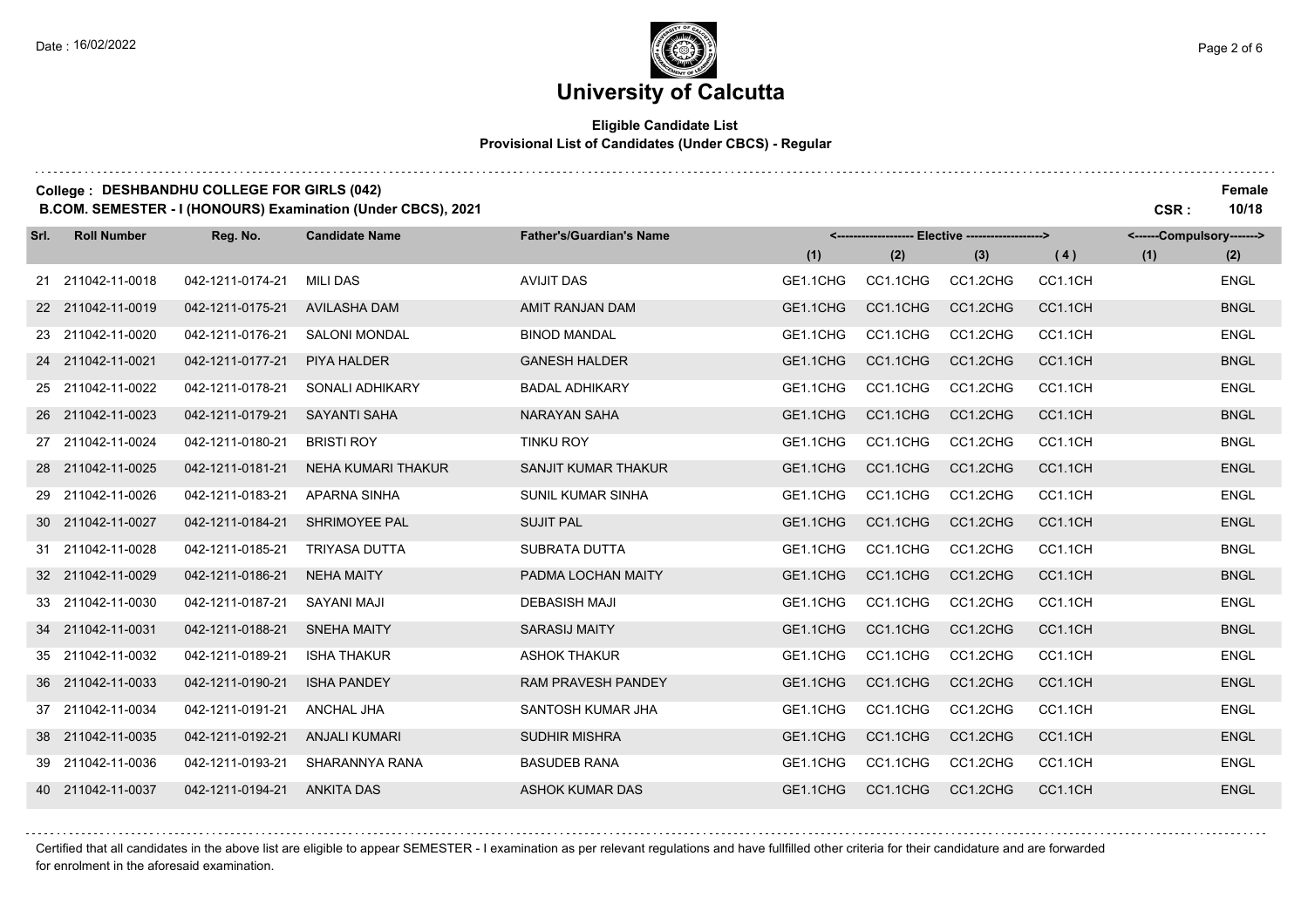## **University of Calcutta**

### **Eligible Candidate List Provisional List of Candidates (Under CBCS) - Regular**

| College: DESHBANDHU COLLEGE FOR GIRLS (042)<br>B.COM. SEMESTER - I (HONOURS) Examination (Under CBCS), 2021<br>CSR: |                    |                  |                           |                                 |                                                   |          |          |         |                           |             |
|---------------------------------------------------------------------------------------------------------------------|--------------------|------------------|---------------------------|---------------------------------|---------------------------------------------------|----------|----------|---------|---------------------------|-------------|
| Srl.                                                                                                                | <b>Roll Number</b> | Reg. No.         | <b>Candidate Name</b>     | <b>Father's/Guardian's Name</b> | <------------------- Elective ------------------> |          |          |         | <------Compulsory-------> |             |
|                                                                                                                     |                    |                  |                           |                                 | (1)                                               | (2)      | (3)      | (4)     | (1)                       | (2)         |
|                                                                                                                     | 41 211042-11-0038  | 042-1211-0195-21 | <b>ANKITA SINGH</b>       | <b>RATAN SINGH</b>              | GE1.1CHG                                          | CC1.1CHG | CC1.2CHG | CC1.1CH |                           | <b>ENGL</b> |
|                                                                                                                     | 42 211042-11-0039  | 042-1211-0197-21 | SHREYA ROY KARMAKAR       | ASHOK ROY KARMAKAR              | GE1.1CHG                                          | CC1.1CHG | CC1.2CHG | CC1.1CH |                           | <b>ENGL</b> |
|                                                                                                                     | 43 211042-11-0040  | 042-1211-0198-21 | SUDIPTA DUTTA             | <b>SUDIP DUTTA</b>              | GE1.1CHG                                          | CC1.1CHG | CC1.2CHG | CC1.1CH |                           | <b>BNGL</b> |
|                                                                                                                     | 44 211042-11-0041  | 042-1211-0199-21 | <b>SIMRAN GUPTA</b>       | SURAJ PRASAD GUPTA              | GE1.1CHG                                          | CC1.1CHG | CC1.2CHG | CC1.1CH |                           | <b>ENGL</b> |
|                                                                                                                     | 45 211042-11-0042  | 042-1211-0200-21 | PRIYA KUMARI              | <b>RAJESH PRASAD</b>            | GE1.1CHG                                          | CC1.1CHG | CC1.2CHG | CC1.1CH |                           | <b>ENGL</b> |
|                                                                                                                     | 46 211042-11-0043  | 042-1211-0201-21 | <b>ISHIKA SHARMA</b>      | AMARJIT SHARMA                  | GE1.1CHG                                          | CC1.1CHG | CC1.2CHG | CC1.1CH |                           | <b>ENGL</b> |
|                                                                                                                     | 47 211042-11-0044  | 042-1211-0202-21 | <b>SALONI TIWARI</b>      | <b>RAJESH TIWARI</b>            | GE1.1CHG                                          | CC1.1CHG | CC1.2CHG | CC1.1CH |                           | <b>ENGL</b> |
| 48                                                                                                                  | 211042-11-0045     | 042-1211-0203-21 | <b>SATHI DAS</b>          | <b>TAPAS DAS</b>                | GE1.1CHG                                          | CC1.1CHG | CC1.2CHG | CC1.1CH |                           | <b>BNGL</b> |
| 49                                                                                                                  | 211042-11-0046     | 042-1211-0204-21 | <b>DEBLINA DAS</b>        | <b>JAYDEB DAS</b>               | GE1.1CHG                                          | CC1.1CHG | CC1.2CHG | CC1.1CH |                           | <b>BNGL</b> |
|                                                                                                                     | 50 211042-11-0047  | 042-1211-0205-21 | <b>SUSMITA SARDAR</b>     | <b>RABI SARDAR</b>              | GE1.1CHG                                          | CC1.1CHG | CC1.2CHG | CC1.1CH |                           | <b>BNGL</b> |
|                                                                                                                     | 51 211042-11-0048  | 042-1211-0206-21 | <b>TRISHA SUR</b>         | <b>TARUN KANTI SUR</b>          | GE1.1CHG                                          | CC1.1CHG | CC1.2CHG | CC1.1CH |                           | <b>BNGL</b> |
|                                                                                                                     | 52 211042-11-0049  | 042-1211-0207-21 | <b>ANKITA DAS</b>         | <b>TULU DAS</b>                 | GE1.1CHG                                          | CC1.1CHG | CC1.2CHG | CC1.1CH |                           | <b>BNGL</b> |
|                                                                                                                     | 53 211042-11-0050  | 042-1211-0208-21 | <b>MOUSUMI MAHATA</b>     | MAHANANDA MAHATA                | GE1.1CHG                                          | CC1.1CHG | CC1.2CHG | CC1.1CH |                           | <b>BNGL</b> |
|                                                                                                                     | 54 211042-11-0051  | 042-1211-0210-21 | NIPA KUMARI YADAV         | <b>BANARAS YADAV</b>            | GE1.1CHG                                          | CC1.1CHG | CC1.2CHG | CC1.1CH |                           | <b>ENGL</b> |
|                                                                                                                     | 55 211042-11-0052  | 042-1211-0211-21 | <b>NIVEDITA MONDAL</b>    | <b>NABA KUMAR MONDAL</b>        | GE1.1CHG                                          | CC1.1CHG | CC1.2CHG | CC1.1CH |                           | <b>BNGL</b> |
|                                                                                                                     | 56 211042-11-0053  | 042-1211-0213-21 | <b>MADHUMITA KANJILAL</b> | <b>AJOY KANJILAL</b>            | GE1.1CHG                                          | CC1.1CHG | CC1.2CHG | CC1.1CH |                           | <b>BNGL</b> |
|                                                                                                                     | 57 211042-11-0054  | 042-1211-0214-21 | <b>GURIYA YADAV</b>       | KAMAL KISHORE YADAV             | GE1.1CHG                                          | CC1.1CHG | CC1.2CHG | CC1.1CH |                           | <b>ENGL</b> |
|                                                                                                                     | 58 211042-11-0055  | 042-1211-0215-21 | <b>MANI JHA</b>           | SANTOSH KUMAR JHA               | GE1.1CHG                                          | CC1.1CHG | CC1.2CHG | CC1.1CH |                           | <b>ENGL</b> |
|                                                                                                                     | 59 211042-11-0056  | 042-1211-0216-21 | <b>LAKSHMI SHARMA</b>     | <b>HARISH SHARMA</b>            | GE1.1CHG                                          | CC1.1CHG | CC1.2CHG | CC1.1CH |                           | <b>ENGL</b> |
|                                                                                                                     | 60 211042-11-0057  | 042-1211-0217-21 | <b>SONI THAKUR</b>        | SANTOSH KUMAR THAKUR            | GE1.1CHG                                          | CC1.1CHG | CC1.2CHG | CC1.1CH |                           | <b>ENGL</b> |

Certified that all candidates in the above list are eligible to appear SEMESTER - I examination as per relevant regulations and have fullfilled other criteria for their candidature and are forwarded

for enrolment in the aforesaid examination.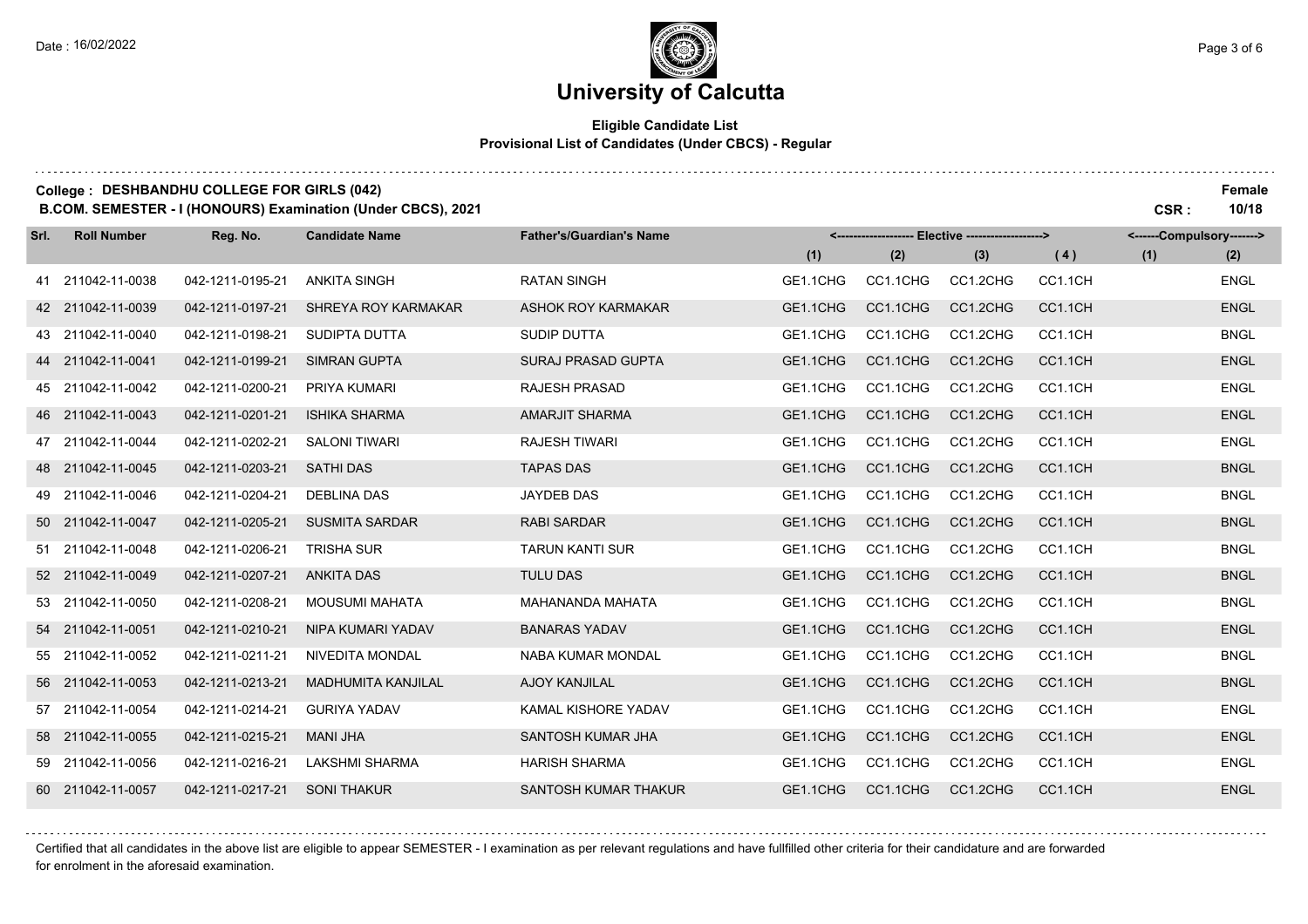$1.1.1.1.1.1$ 

### **University of Calcutta**

### **Eligible Candidate List Provisional List of Candidates (Under CBCS) - Regular**

| College: DESHBANDHU COLLEGE FOR GIRLS (042)<br>B.COM. SEMESTER - I (HONOURS) Examination (Under CBCS), 2021<br>CSR: |                    |                  |                         |                                 |          |                                                   |          |         |                           |             |
|---------------------------------------------------------------------------------------------------------------------|--------------------|------------------|-------------------------|---------------------------------|----------|---------------------------------------------------|----------|---------|---------------------------|-------------|
| Srl.                                                                                                                | <b>Roll Number</b> | Reg. No.         | <b>Candidate Name</b>   | <b>Father's/Guardian's Name</b> |          | <------------------- Elective ------------------> |          |         | <------Compulsory-------> |             |
|                                                                                                                     |                    |                  |                         |                                 | (1)      | (2)                                               | (3)      | (4)     | (1)                       | (2)         |
|                                                                                                                     | 61 211042-11-0058  | 042-1211-0218-21 | RISITA MUKHERJEE        | <b>RAJIB MUKHERJEE</b>          | GE1.1CHG | CC1.1CHG                                          | CC1.2CHG | CC1.1CH |                           | <b>ENGL</b> |
|                                                                                                                     | 62 211042-11-0059  | 042-1211-0219-21 | <b>SUNAINA LAL</b>      | LT. GOPAL LAL                   | GE1.1CHG | CC1.1CHG                                          | CC1.2CHG | CC1.1CH |                           | <b>ENGL</b> |
|                                                                                                                     | 63 211042-11-0060  | 042-1211-0221-21 | <b>NEHA GHOSH</b>       | <b>BIJOY GHOSH</b>              | GE1.1CHG | CC1.1CHG                                          | CC1.2CHG | CC1.1CH |                           | <b>BNGL</b> |
|                                                                                                                     | 64 211042-11-0061  | 042-1211-0222-21 | PUJA VERMA              | PANNA LAL VERMA                 | GE1.1CHG | CC1.1CHG                                          | CC1.2CHG | CC1.1CH |                           | <b>ENGL</b> |
|                                                                                                                     | 65 211042-11-0062  | 042-1211-0223-21 | <b>KUMKUM PRASAD</b>    | <b>SITARAM PRASAD</b>           | GE1.1CHG | CC1.1CHG                                          | CC1.2CHG | CC1.1CH |                           | <b>ENGL</b> |
|                                                                                                                     | 66 211042-11-0063  | 042-1211-0224-21 | <b>SHIVANI KM SINGH</b> | <b>LALIT NARAYAN SINGH</b>      | GE1.1CHG | CC1.1CHG                                          | CC1.2CHG | CC1.1CH |                           | <b>ENGL</b> |
|                                                                                                                     | 67 211042-11-0064  | 042-1211-0225-21 | <b>SANIA KHATOON</b>    | <b>MD ALAMGIR</b>               | GE1.1CHG | CC1.1CHG                                          | CC1.2CHG | CC1.1CH |                           | <b>ENGL</b> |
|                                                                                                                     | 68 211042-11-0065  | 042-1211-0226-21 | <b>SHAZIA KHATOON</b>   | <b>MD NASIR</b>                 | GE1.1CHG | CC1.1CHG                                          | CC1.2CHG | CC1.1CH |                           | <b>ENGL</b> |
|                                                                                                                     | 69 211042-11-0066  | 042-1211-0228-21 | <b>SANGITA KUMARI</b>   | <b>SUKHDEO THAKUR</b>           | GE1.1CHG | CC1.1CHG                                          | CC1.2CHG | CC1.1CH |                           | <b>ENGL</b> |
|                                                                                                                     | 70 211042-11-0067  | 042-1211-0229-21 | <b>NEHA SINGH</b>       | <b>DILIP SINGH</b>              | GE1.1CHG | CC1.1CHG                                          | CC1.2CHG | CC1.1CH |                           | <b>ENGL</b> |
|                                                                                                                     | 71 211042-11-0068  | 042-1211-0230-21 | <b>OINDRILA MONDAL</b>  | <b>HARAN CHANDRA MONDAL</b>     | GE1.1CHG | CC1.1CHG                                          | CC1.2CHG | CC1.1CH |                           | <b>BNGL</b> |
|                                                                                                                     | 72 211042-11-0069  | 042-1211-0231-21 | NEHA KUMARI BAITHA      | RAJESHWAR BAITHA                | GE1.1CHG | CC1.1CHG                                          | CC1.2CHG | CC1.1CH |                           | <b>ENGL</b> |
|                                                                                                                     | 73 211042-11-0070  | 042-1211-0232-21 | <b>SHRUTI ROY</b>       | <b>KRISHNA DEV ROY</b>          | GE1.1CHG | CC1.1CHG                                          | CC1.2CHG | CC1.1CH |                           | <b>ENGL</b> |
|                                                                                                                     | 74 211042-11-0071  | 042-1211-0233-21 | <b>AKSHA KHATUN</b>     | SK.AKBAR ALI                    | GE1.1CHG | CC1.1CHG                                          | CC1.2CHG | CC1.1CH |                           | <b>BNGL</b> |
|                                                                                                                     | 75 211042-11-0072  | 042-1211-0234-21 | <b>SHALINI DEY</b>      | SHIBAJI DEY                     | GE1.1CHG | CC1.1CHG                                          | CC1.2CHG | CC1.1CH |                           | <b>ENGL</b> |
|                                                                                                                     | 76 211042-11-0073  | 042-1211-0235-21 | <b>SUMAN PODDAR</b>     | <b>RAJESH PODDAR</b>            | GE1.1CHG | CC1.1CHG                                          | CC1.2CHG | CC1.1CH |                           | <b>ENGL</b> |
|                                                                                                                     | 77 211042-11-0074  | 042-1211-0236-21 | SWARNALI KARMAKAR       | KALACHAND KARMAKAR              | GE1.1CHG | CC1.1CHG                                          | CC1.2CHG | CC1.1CH |                           | <b>ENGL</b> |
|                                                                                                                     | 78 211042-11-0075  | 042-1211-0237-21 | <b>AANCHAL SHAW</b>     | <b>KALI PRASAD SHAW</b>         | GE1.1CHG | CC1.1CHG                                          | CC1.2CHG | CC1.1CH |                           | <b>ENGL</b> |
|                                                                                                                     | 79 211042-11-0076  | 042-1211-0238-21 | PRIYA KUMARI SHAW       | <b>ARJUN SHAW</b>               | GE1.1CHG | CC1.1CHG                                          | CC1.2CHG | CC1.1CH |                           | <b>ENGL</b> |
|                                                                                                                     | 80 211042-11-0077  | 042-1211-0239-21 | <b>RITU MALLICK</b>     | <b>TINKU MALLICK</b>            | GE1.1CHG | CC1.1CHG                                          | CC1.2CHG | CC1.1CH |                           | <b>HINL</b> |

Certified that all candidates in the above list are eligible to appear SEMESTER - I examination as per relevant regulations and have fullfilled other criteria for their candidature and are forwarded for enrolment in the aforesaid examination.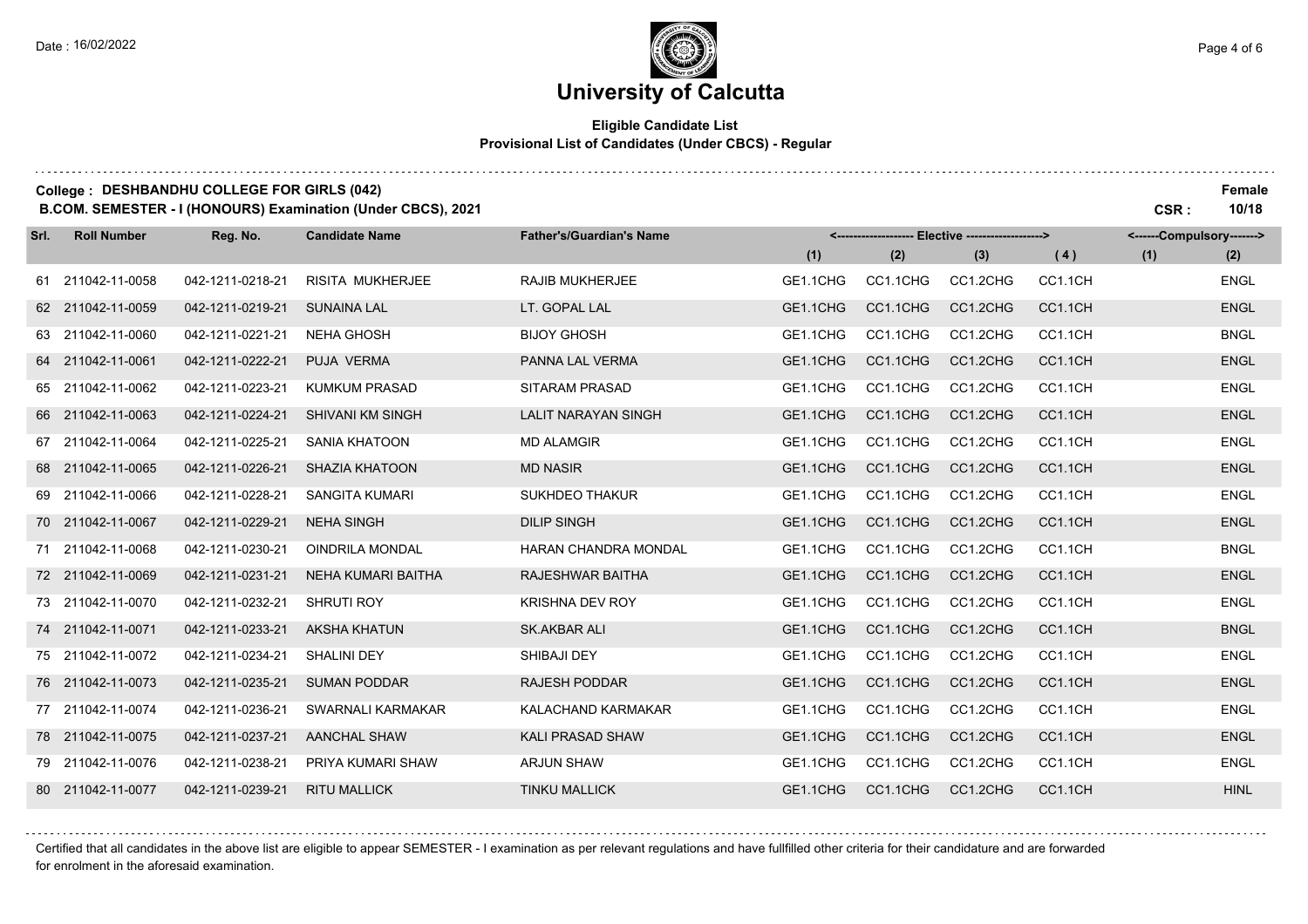### **University of Calcutta**

### **Eligible Candidate List Provisional List of Candidates (Under CBCS) - Regular**

|      | College: DESHBANDHU COLLEGE FOR GIRLS (042)<br>B.COM. SEMESTER - I (HONOURS) Examination (Under CBCS), 2021 |                  |                         |                                 |                                                   |          |          |         |                           |             |
|------|-------------------------------------------------------------------------------------------------------------|------------------|-------------------------|---------------------------------|---------------------------------------------------|----------|----------|---------|---------------------------|-------------|
| Srl. | <b>Roll Number</b>                                                                                          | Reg. No.         | <b>Candidate Name</b>   | <b>Father's/Guardian's Name</b> | <------------------- Elective ------------------> |          |          |         | <------Compulsory-------> |             |
|      |                                                                                                             |                  |                         |                                 | (1)                                               | (2)      | (3)      | (4)     | (1)                       | (2)         |
|      | 81 211042-11-0078                                                                                           | 042-1211-0240-21 | <b>SNEHA MONDAL</b>     | <b>ASHOK MONDAL</b>             | GE1.1CHG                                          | CC1.1CHG | CC1.2CHG | CC1.1CH |                           | <b>HINL</b> |
|      | 82 211042-11-0079                                                                                           | 042-1211-0241-21 | KHUSBOO KHATOON         | <b>ABDUL FATEH</b>              | GE1.1CHG                                          | CC1.1CHG | CC1.2CHG | CC1.1CH |                           | <b>ENGL</b> |
|      | 83 211042-11-0080                                                                                           | 042-1211-0242-21 | ANJALI KUMARI           | <b>RAJDEW PRAJAPATI</b>         | GE1.1CHG                                          | CC1.1CHG | CC1.2CHG | CC1.1CH |                           | <b>ENGL</b> |
|      | 84 211042-11-0081                                                                                           | 042-1211-0243-21 | <b>KHUSBU PASWAN</b>    | <b>MAHENDRA PASWAN</b>          | GE1.1CHG                                          | CC1.1CHG | CC1.2CHG | CC1.1CH |                           | <b>ENGL</b> |
|      | 85 211042-11-0082                                                                                           | 042-1211-0244-21 | <b>SWAPNA PAUL</b>      | <b>SANJAY PAUL</b>              | GE1.1CHG                                          | CC1.1CHG | CC1.2CHG | CC1.1CH |                           | <b>ENGL</b> |
|      | 86 211042-11-0083                                                                                           | 042-1211-0245-21 | PRADIPTI MUKHERJEE      | AITIJHYA MUKHERJEE              | GE1.1CHG                                          | CC1.1CHG | CC1.2CHG | CC1.1CH |                           | <b>ENGL</b> |
|      | 87 211042-11-0084                                                                                           | 042-1211-0246-21 | <b>SHREEN NAWAZ</b>     | MD. SHANAWAZ                    | GE1.1CHG                                          | CC1.1CHG | CC1.2CHG | CC1.1CH |                           | <b>ENGL</b> |
|      | 88 211042-11-0085                                                                                           | 042-1211-0247-21 | <b>FATEMA ALAMGIR</b>   | <b>MD.ALAMGIR</b>               | GE1.1CHG                                          | CC1.1CHG | CC1.2CHG | CC1.1CH |                           | <b>ENGL</b> |
|      | 89 211042-11-0086                                                                                           | 042-1211-0248-21 | <b>ROSHNI GUPTA</b>     | <b>SUNIL PRASAD GUPTA</b>       | GE1.1CHG                                          | CC1.1CHG | CC1.2CHG | CC1.1CH |                           | <b>ENGL</b> |
|      | 90 211042-11-0087                                                                                           | 042-1211-0249-21 | <b>RIYA KUMARI SHAW</b> | <b>BALIRAM SHAW</b>             | GE1.1CHG                                          | CC1.1CHG | CC1.2CHG | CC1.1CH |                           | <b>HINL</b> |
|      | 91 211042-11-0088                                                                                           | 042-1211-0250-21 | <b>FARHIN KHATOON</b>   | MD. FARID                       | GE1.1CHG                                          | CC1.1CHG | CC1.2CHG | CC1.1CH |                           | <b>ENGL</b> |
|      | 92 211042-11-0089                                                                                           | 042-1211-0252-21 | <b>JOYA KHATUN</b>      | <b>SK.MUNNA</b>                 | GE1.1CHG                                          | CC1.1CHG | CC1.2CHG | CC1.1CH |                           | <b>ENGL</b> |
|      | 93 211042-11-0090                                                                                           | 042-1211-0253-21 | <b>MEGHALI GHOSH</b>    | LATE AMAL GHOSH                 | GE1.1CHG                                          | CC1.1CHG | CC1.2CHG | CC1.1CH |                           | <b>ENGL</b> |
|      | 94 211042-11-0091                                                                                           | 042-1211-0254-21 | <b>HABIBA KHAN</b>      | <b>MD NISAR KHAN</b>            | GE1.1CHG                                          | CC1.1CHG | CC1.2CHG | CC1.1CH |                           | <b>ENGL</b> |
|      | 95 211042-11-0092                                                                                           | 042-1211-0255-21 | SHAMINA KHATOON         | <b>IRSHAD ALAM</b>              | GE1.1CHG                                          | CC1.1CHG | CC1.2CHG | CC1.1CH |                           | <b>ENGL</b> |
|      | 96 211042-11-0093                                                                                           | 042-1211-0256-21 | <b>AMRIN FAROOQUE</b>   | <b>MD FAROOQUE</b>              | GE1.1CHG                                          | CC1.1CHG | CC1.2CHG | CC1.1CH |                           | <b>ENGL</b> |
|      | 97 211042-11-0094                                                                                           | 042-1211-0257-21 | <b>AFREEN KHATOON</b>   | <b>UMAR MUSA</b>                | GE1.1CHG                                          | CC1.1CHG | CC1.2CHG | CC1.1CH |                           | <b>ENGL</b> |
|      | 98 211042-11-0095                                                                                           | 042-1211-0258-21 | RAZIA NOOR SABA         | <b>MD. MANSOOR ALAM</b>         | GE1.1CHG                                          | CC1.1CHG | CC1.2CHG | CC1.1CH |                           | <b>ENGL</b> |
|      | 99 211042-11-0096                                                                                           | 042-1211-0259-21 | <b>HARPREET KAUR</b>    | <b>LATE TEJINDER SINGH</b>      | GE1.1CHG                                          | CC1.1CHG | CC1.2CHG | CC1.1CH |                           | <b>ENGL</b> |
|      | 100 211042-11-0097                                                                                          | 042-1211-0260-21 | <b>RUPAM JHA</b>        | <b>DILIP KUMAR JHA</b>          | GE1.1CHG                                          | CC1.1CHG | CC1.2CHG | CC1.1CH |                           | <b>HINL</b> |

Certified that all candidates in the above list are eligible to appear SEMESTER - I examination as per relevant regulations and have fullfilled other criteria for their candidature and are forwarded

for enrolment in the aforesaid examination.